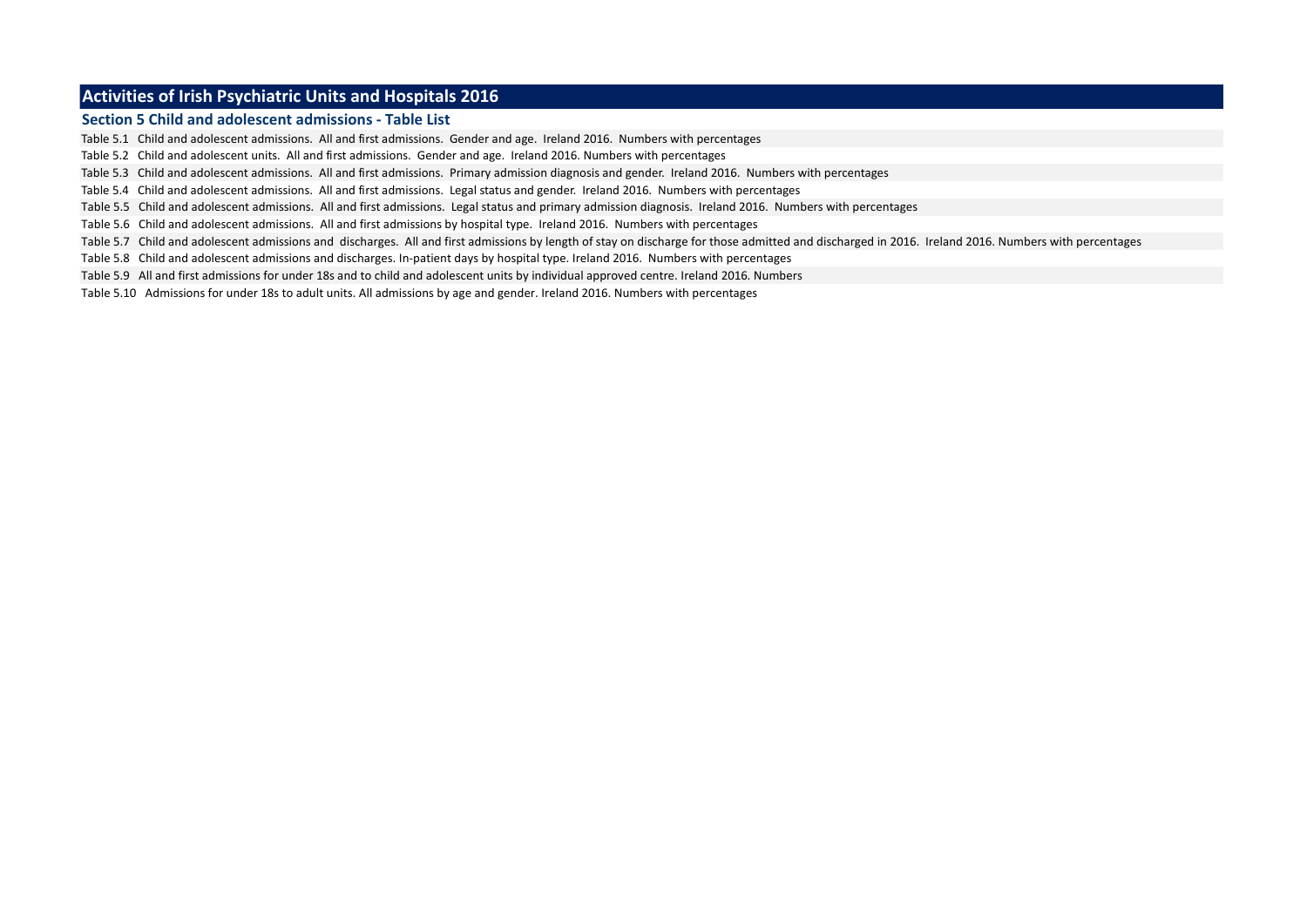|  |  |  |  |  | Table 5.1 Child and adolescent admissions. All and first admissions. Gender and age. Ireland 2016. Numbers with percentages |
|--|--|--|--|--|-----------------------------------------------------------------------------------------------------------------------------|
|--|--|--|--|--|-----------------------------------------------------------------------------------------------------------------------------|

|                   |             |               | <b>Numbers</b>           |             |                      |                 | <b>Percentages</b> |        |              |              |               |              |
|-------------------|-------------|---------------|--------------------------|-------------|----------------------|-----------------|--------------------|--------|--------------|--------------|---------------|--------------|
|                   |             | All           |                          |             | <b>First</b>         |                 | <b>All</b>         |        |              | <b>First</b> |               |              |
|                   | <b>Male</b> | <b>Female</b> | <b>Total</b>             | <b>Male</b> | Female               | <b>Total</b>    | <b>Male</b>        | Female | <b>Total</b> | <b>Male</b>  | <b>Female</b> | <b>Total</b> |
| 12 years or under | 5           | 2             | $\overline{\phantom{0}}$ | 5           | $\overline{2}$       |                 | 2.76               | 0.62   | 1.38         | 3.38         | 0.77          | 1.71         |
| 13 years          | 13          | 21            | 34                       | 12          | 18                   | 30 <sup>l</sup> | 7.18               | 6.46   | 6.72         | 8.11         | 6.90          | 7.33         |
| 14 years          | 19          | 49            | 68                       | 16          | 44                   | 60              | 10.50              | 15.08  | 13.44        | 10.81        | 16.86         | 14.67        |
| 15 years          | 32          | 66            | 98                       | 29          | 50                   | 79              | 17.68              | 20.31  | 19.37        | 19.59        | 19.16         | 19.32        |
| 16 years          | 39          | 76            | 115                      | 32          | 61                   | 93              | 21.55              | 23.38  | 22.73        | 21.62        | 23.37         | 22.74        |
| 17 years          | 73          | 110           | 183                      | 54          | 85                   | 139             | 40.33              | 33.85  | 36.17        | 36.49        | 32.57         | 33.99        |
| 20 years          | $\Omega$    |               | $\mathbf{A}$             | $\mathbf 0$ | $\blacktriangleleft$ | 1               | 0.00               | 0.31   | 0.20         | 0.00         | 0.38          | 0.24         |
| <b>Total</b>      | 181         | 325           | 506                      | 148         | 261                  | 409             | 100.0              | 100.0  | 100.0        | 100.0        | 100.0         | 100.0        |

**Source: National Psychiatric In-patient Reporting System (NPIRS), Health Research Board**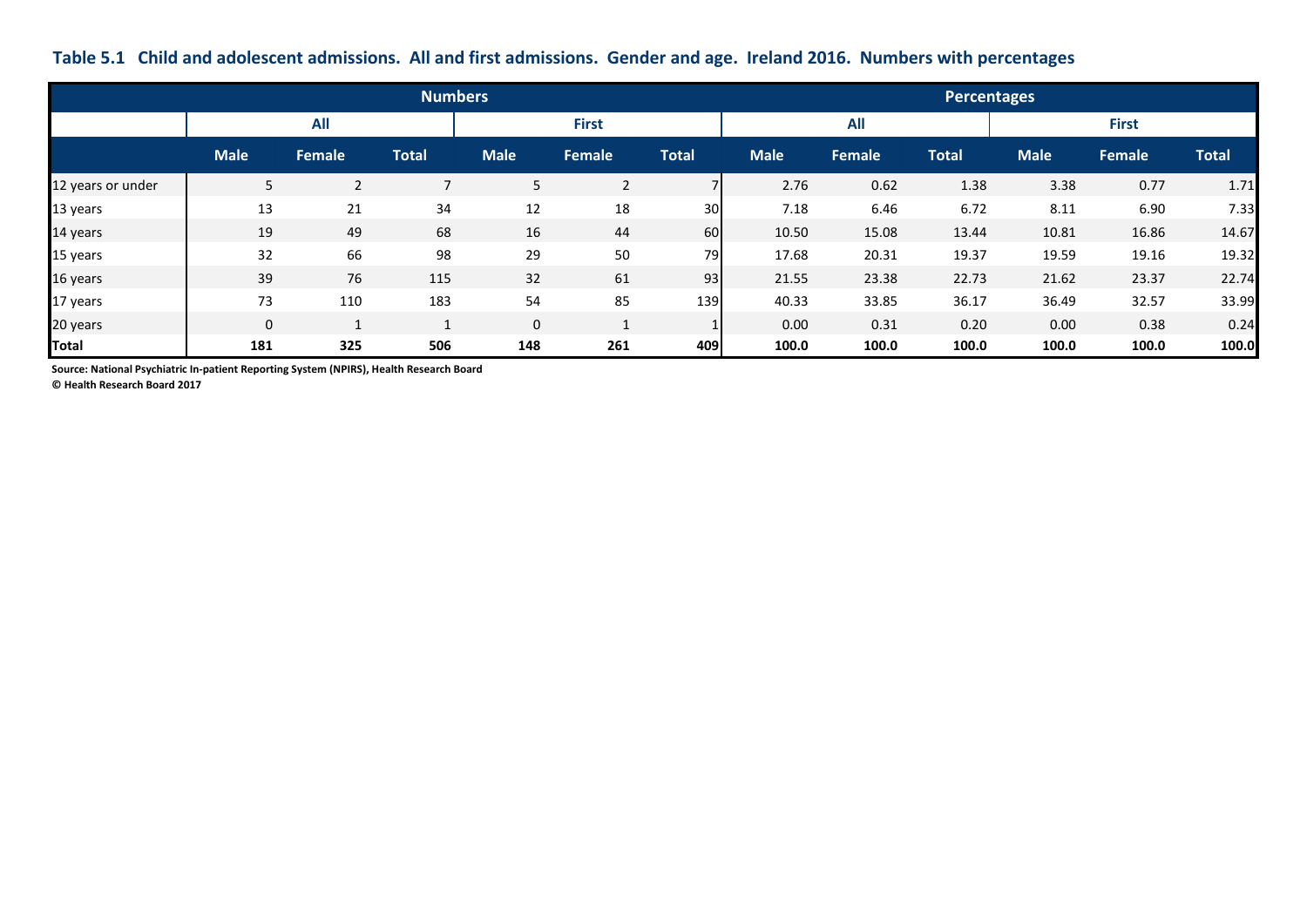|                   |              |                | <b>Numbers</b> |             |              |              | <b>Percentages</b> |            |              |              |        |              |
|-------------------|--------------|----------------|----------------|-------------|--------------|--------------|--------------------|------------|--------------|--------------|--------|--------------|
|                   |              | <b>All</b>     |                |             | <b>First</b> |              |                    | <b>All</b> |              | <b>First</b> |        |              |
|                   | <b>Male</b>  | <b>Female</b>  | <b>Total</b>   | <b>Male</b> | Female       | <b>Total</b> | <b>Male</b>        | Female     | <b>Total</b> | <b>Male</b>  | Female | <b>Total</b> |
| 12 years or under | 5            | $\overline{2}$ | -              | 5           | 2            |              | 3.4                | 0.7        | 1.6          | 4.1          | 0.9    | 2.0          |
| 13 years          | 12           | 20             | 32             | 11          | 18           | 29           | 8.3                | 6.8        | 7.3          | 9.1          | 7.7    | 8.2          |
| 14 years          | 17           | 48             | 65             | 15          | 43           | 58           | 11.7               | 16.3       | 14.8         | 12.4         | 18.4   | 16.3         |
| 15 years          | 30           | 65             | 95             | 27          | 49           | 76           | 20.7               | 22.1       | 21.6         | 22.3         | 20.9   | 21.4         |
| 16 years          | 29           | 71             | 100            | 24          | 56           | 80           | 20.0               | 24.1       | 22.8         | 19.8         | 23.9   | 22.5         |
| 17 years          | 52           | 87             | 139            | 39          | 65           | 104          | 35.9               | 29.6       | 31.7         | 32.2         | 27.8   | 29.3         |
| 20 years          | $\mathbf{0}$ |                |                | $\mathbf 0$ |              |              | 0.0                | 0.3        | 0.2          | 0.0          | 0.4    | 0.3          |
| <b>Total</b>      | 145          | 294            | 439            | 121         | 234          | 355          | 100.0              | 100.0      | 100.0        | 100.0        | 100.0  | 100.0        |

### **Table 5.2 Child and adolescent units. All and first admissions. Gender and age. Ireland 2016. Numbers with percentages**

**Source: National Psychiatric In-patient Reporting System (NPIRS), Health Research Board**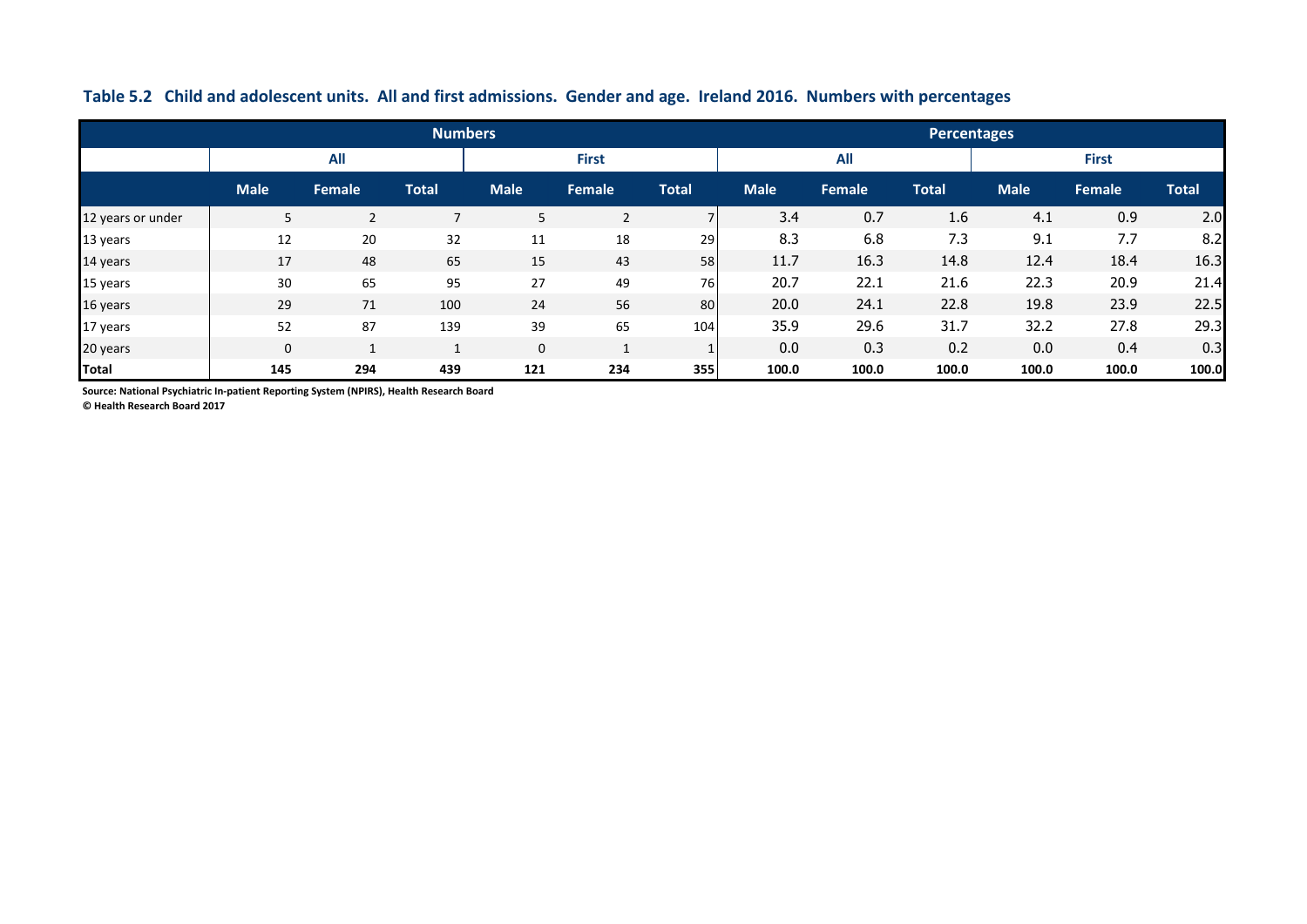#### **Table 5.3 Child and adolescent admissions. All and first admissions. Primary admission diagnosis and gender. Ireland 2016. Numbers with percentages**

|                                                                            | <b>Numbers</b> |                |              |              |                | Rates          |             |        |              |              |        |              |
|----------------------------------------------------------------------------|----------------|----------------|--------------|--------------|----------------|----------------|-------------|--------|--------------|--------------|--------|--------------|
|                                                                            |                | All            |              |              | <b>First</b>   |                |             | All    |              | <b>First</b> |        |              |
|                                                                            | <b>Male</b>    | Female         | <b>Total</b> | <b>Male</b>  | Female         | <b>Total</b>   | <b>Male</b> | Female | <b>Total</b> | <b>Male</b>  | Female | <b>Total</b> |
| <b>Organic Mental Disorders</b>                                            | $\mathbf 0$    |                |              | $\mathbf{0}$ |                |                | 0.0         | 0.3    | 0.2          | 0.0          | 0.4    | 0.2          |
| <b>Alcoholic Disorders</b>                                                 | $\mathbf{0}$   | $\overline{2}$ |              | 0            |                |                | 0.0         | 0.6    | 0.4          | 0.0          | 0.4    | 0.2          |
| Other Drug Disorders                                                       | 10             | 4              | 14           | 6            | 2              | 8 <sup>1</sup> | 5.5         | 1.2    | 2.8          | 4.1          | 0.8    | 2.0          |
| Schizophrenia, Schizotypal<br>and Delusional Disorders                     | 31             | 25             | 56           | 27           | 18             | 45             | 17.1        | 7.7    | 11.1         | 18.2         | 6.9    | 11.0         |
| <b>Depressive Disorders</b>                                                | 45             | 120            | 165          | 41           | 104            | 145            | 24.9        | 36.9   | 32.6         | 27.7         | 39.8   | 35.5         |
| Mania                                                                      | 8              | 9              | 17           | 3            | 6              | 9              | 4.4         | 2.8    | 3.4          | 2.0          | 2.3    | 2.2          |
| Neuroses                                                                   | 26             | 33             | 59           | 23           | 29             | 52             | 14.4        | 10.2   | 11.7         | 15.5         | 11.1   | 12.7         |
| <b>Eating Disorders</b>                                                    | $\overline{4}$ | 57             | 61           | 3            | 44             | 47             | 2.2         | 17.5   | 12.1         | 2.0          | 16.9   | 11.5         |
| Personality and Behavioural Disorders                                      | $\overline{4}$ | 23             | 27           | 3            | 13             | 16             | 2.2         | 7.1    | 5.3          | 2.0          | 5.0    | 3.9          |
| <b>Intellectual Disability</b>                                             | $\mathbf 0$    | 0              |              | $\mathbf 0$  | 0              | $\overline{0}$ | 0.0         | 0.0    | 0.0          | 0.0          | 0.0    | 0.0          |
| Development Disorders                                                      | 18             | 9              | 27           | 14           | $\overline{7}$ | 21             | 9.9         | 2.8    | 5.3          | 9.5          | 2.7    | 5.1          |
| <b>Behavioural and Emotional Disorders</b><br>of Childhood and Adolescence | 13             | 11             | 24           | 9            | 8              | 17             | 7.2         | 3.4    | 4.7          | 6.1          | 3.1    | 4.2          |
| Other and Unspecified                                                      | 22             | 31             | 53           | 19           | 28             | 47             | 12.2        | 9.5    | 10.5         | 12.8         | 10.7   | 11.5         |
| Total                                                                      | 181            | 325            | 506          | 148          | 261            | 409            | 100.0       | 100.0  | 100.0        | 100.0        | 100.0  | 100.0        |

**Source: National Psychiatric In-patient Reporting System (NPIRS), Health Research Board**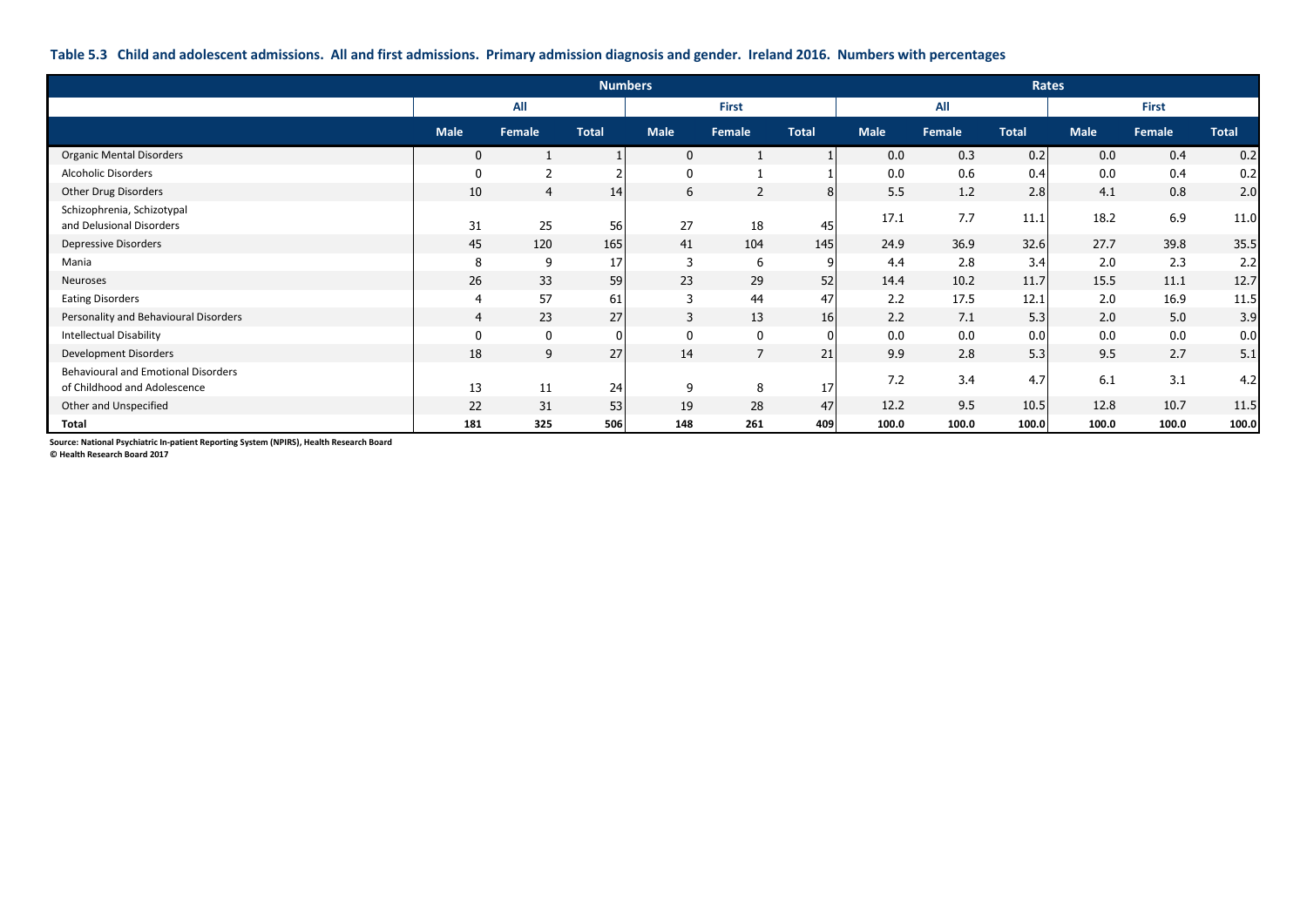**Table 5.4 Child and adolescent admissions. All and first admissions. Legal status and gender. Ireland 2016. Numbers with percentages**

|             | <b>All</b>  |                     |     |                                         |     |             |       | <b>First</b>        |       |                     |                |             |  |
|-------------|-------------|---------------------|-----|-----------------------------------------|-----|-------------|-------|---------------------|-------|---------------------|----------------|-------------|--|
|             | <b>Male</b> |                     |     | <b>Female</b><br>Total                  |     | <b>Male</b> |       | <b>Female</b>       |       | Total               |                |             |  |
|             |             | Numbers Percentages |     | Numbers Percentages Numbers Percentages |     |             |       | Numbers Percentages |       | Numbers Percentages | <b>Numbers</b> | Percentages |  |
| Voluntary   | 175         | 317                 | 492 | 142                                     | 256 | 398         | 96.7  | 97.5                | 97.2  | 95.9                | 98.1           | 97.3        |  |
| Involuntary | 6           | 8                   | 14  |                                         |     | 11          | 3.3   | 2.5                 | 2.8   | 4.1                 | 1.9            | 2.7         |  |
| Total       | 181         | 325                 | 506 | 148                                     | 261 | 409         | 100.0 | 100.0               | 100.0 | 100.0               | 100.0          | 100.0       |  |

**Source: National Psychiatric In-patient Reporting System (NPIRS), Health Research Board**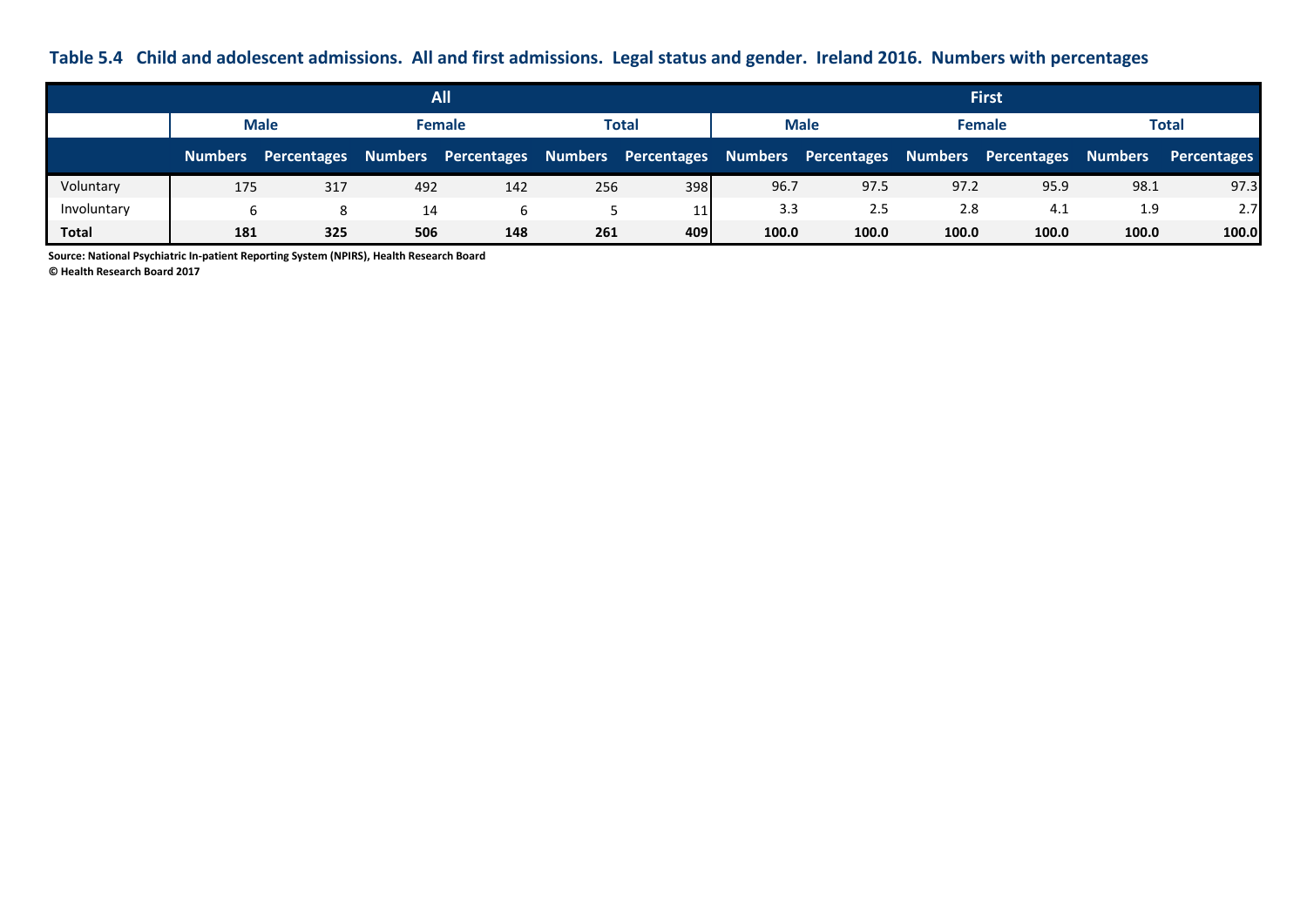#### **Table 5.5 Child and adolescent admissions. All and first admissions. Legal status and primary admission diagnosis. Ireland 2016. Numbers with percentages**

|                                                                  |                | <b>Numbers</b>               |              |                |                              |              |       |                              | <b>Rates</b> |              |                       |              |
|------------------------------------------------------------------|----------------|------------------------------|--------------|----------------|------------------------------|--------------|-------|------------------------------|--------------|--------------|-----------------------|--------------|
|                                                                  |                | All                          |              |                | <b>First</b>                 |              |       | All                          |              | <b>First</b> |                       |              |
|                                                                  |                | <b>Voluntary Involuntary</b> | <b>Total</b> |                | <b>Voluntary Involuntary</b> | <b>Total</b> |       | <b>Voluntary Involuntary</b> | <b>Total</b> |              | Voluntary Involuntary | <b>Total</b> |
| <b>Organic Mental Disorders</b>                                  |                | $\mathbf{0}$                 |              |                | $\mathbf{0}$                 |              | 0.20  | 0.00                         | 0.20         | 0.25         | 0.00                  | 0.24         |
| <b>Alcoholic Disorders</b>                                       | $\overline{2}$ | $\mathbf{0}$                 |              |                | $\mathbf 0$                  |              | 0.41  | 0.00                         | 0.40         | 0.25         | 0.00                  | 0.24         |
| Other Drug Disorders                                             | 13             | $\mathbf{1}$                 | 14           | $\overline{7}$ | $\mathbf{1}$                 | 8            | 2.64  | 7.14                         | 2.77         | 1.76         | 9.09                  | 1.96         |
| Schizophrenia, Schizotypal and Delusional Disorders              | 55             |                              | 56           | 44             |                              | 45           | 11.18 | 7.14                         | 11.07        | 11.06        | 9.09                  | 11.00        |
| <b>Depressive Disorders</b>                                      | 162            | 3                            | 165          | 143            | 2                            | 145          | 32.93 | 21.43                        | 32.61        | 35.93        | 18.18                 | 35.45        |
| Mania                                                            | 16             |                              | 17           | 8              |                              | 9            | 3.25  | 7.14                         | 3.36         | 2.01         | 9.09                  | 2.20         |
| Neuroses                                                         | 57             | $\overline{2}$               | 59           | 51             | $\mathbf{1}$                 | 52           | 11.59 | 14.29                        | 11.66        | 12.81        | 9.09                  | 12.71        |
| <b>Eating Disorders</b>                                          | 60             |                              | 61           | 46             |                              | 47           | 12.20 | 7.14                         | 12.06        | 11.56        | 9.09                  | 11.49        |
| Personality and Behavioural Disorders                            | 26             | $\mathbf{1}$                 | 27           | 16             | $\mathbf 0$                  | 16           | 5.28  | 7.14                         | 5.34         | 4.02         | 0.00                  | 3.91         |
| <b>Intellectual Disability</b>                                   | $\mathbf 0$    | $\mathbf 0$                  |              | $\mathbf 0$    | $\mathbf 0$                  | $\Omega$     | 0.00  | 0.00                         | 0.00         | 0.00         | 0.00                  | 0.00         |
| Development Disorders                                            | 26             | 1                            | 27           | 20             | $\mathbf{1}$                 | 21           | 5.28  | 7.14                         | 5.34         | 5.03         | 9.09                  | 5.13         |
| Behavioural and Emotional Disorders of Childhood and Adolescence | 24             | $\mathbf 0$                  | 24           | 17             | $\mathbf 0$                  | 17           | 4.88  | 0.00                         | 4.74         | 4.27         | 0.00                  | 4.16         |
| Other and Unspecified                                            | 50             | 3                            | 53           | 44             | 3                            | 47           | 10.16 | 21.43                        | 10.47        | 11.06        | 27.27                 | 11.49        |
| Total                                                            | 492            | 14                           | 506          | 398            | 11                           | 409          | 100.0 | 100.0                        | 100.0        | 100.0        | 100.0                 | 100.0        |

**Source: National Psychiatric In-patient Reporting System (NPIRS), Health Research Board**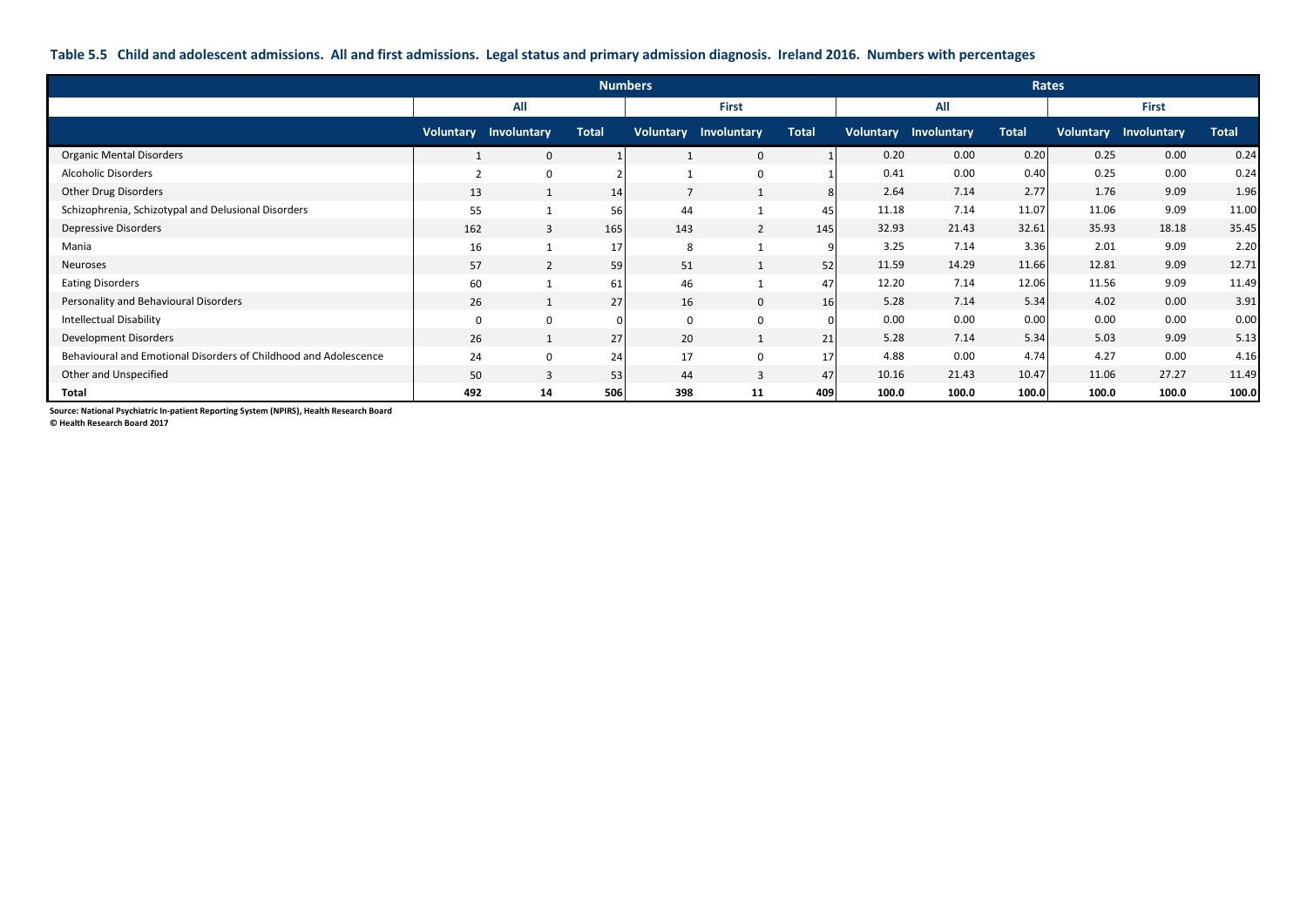# **Table 5.6 Child and adolescent admissions. All and first admissions by hospital type. Ireland 2016. Numbers with percentages**

|                                                    | All            |                    | <b>First</b>   |                    |
|----------------------------------------------------|----------------|--------------------|----------------|--------------------|
|                                                    | <b>Numbers</b> | <b>Percentages</b> | <b>Numbers</b> | <b>Percentages</b> |
| General hospital psychiatric units                 | 61             | 12.1               | 51             | 12.5               |
| Psychiatric hospitals/continuing care units        | 6              | 1.2                | ર              | 0.7                |
| Independent/private and private charitable centres | 0              | 0.0                |                | 0.0                |
| Child and adolescent units                         | 439            | 86.8               | 355            | 86.8               |
| <b>Total</b>                                       | 506            | 100.0              | 409            | 100.0              |

**Source: National Psychiatric In-patient Reporting System (NPIRS), Health Research Board**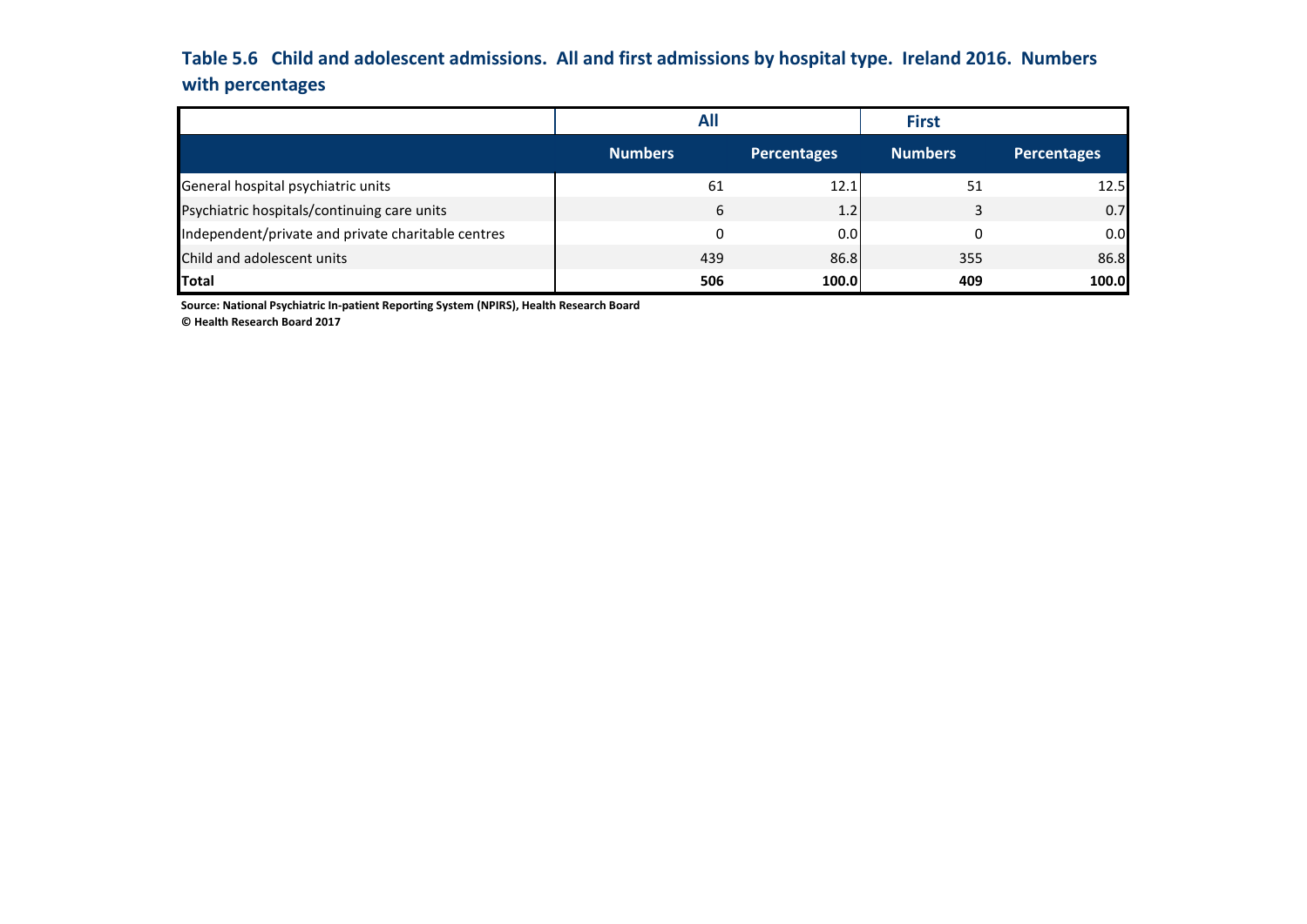**Table 5.7 Child and adolescent admissions and discharges. All and first admissions by length of stay on discharge for those admitted and discharged in 2016. Ireland 2016. Numbers with percentages**

|                   | <b>All</b>     |                    | <b>First</b>   |                    |  |  |
|-------------------|----------------|--------------------|----------------|--------------------|--|--|
|                   | <b>Numbers</b> | <b>Percentages</b> | <b>Numbers</b> | <b>Percentages</b> |  |  |
| Under 1 week      | 71             | 17.0               | 58             | 17.0               |  |  |
| $1 - 2$ weeks     | 20             | 4.8                | 15             | 4.4                |  |  |
| $2 - 4$ weeks     | 66             | 15.8               | 51             | 14.9               |  |  |
| $1 - 3$ months    | 205            | 49.0               | 174            | 50.9               |  |  |
| 3 months-< 1 year | 56             | 13.4               | 44             | 12.9               |  |  |
| <b>Total</b>      | 418            | 100.0              | 342            | 100.0              |  |  |

**Source: National Psychiatric In-patient Reporting System (NPIRS), Health Research Board**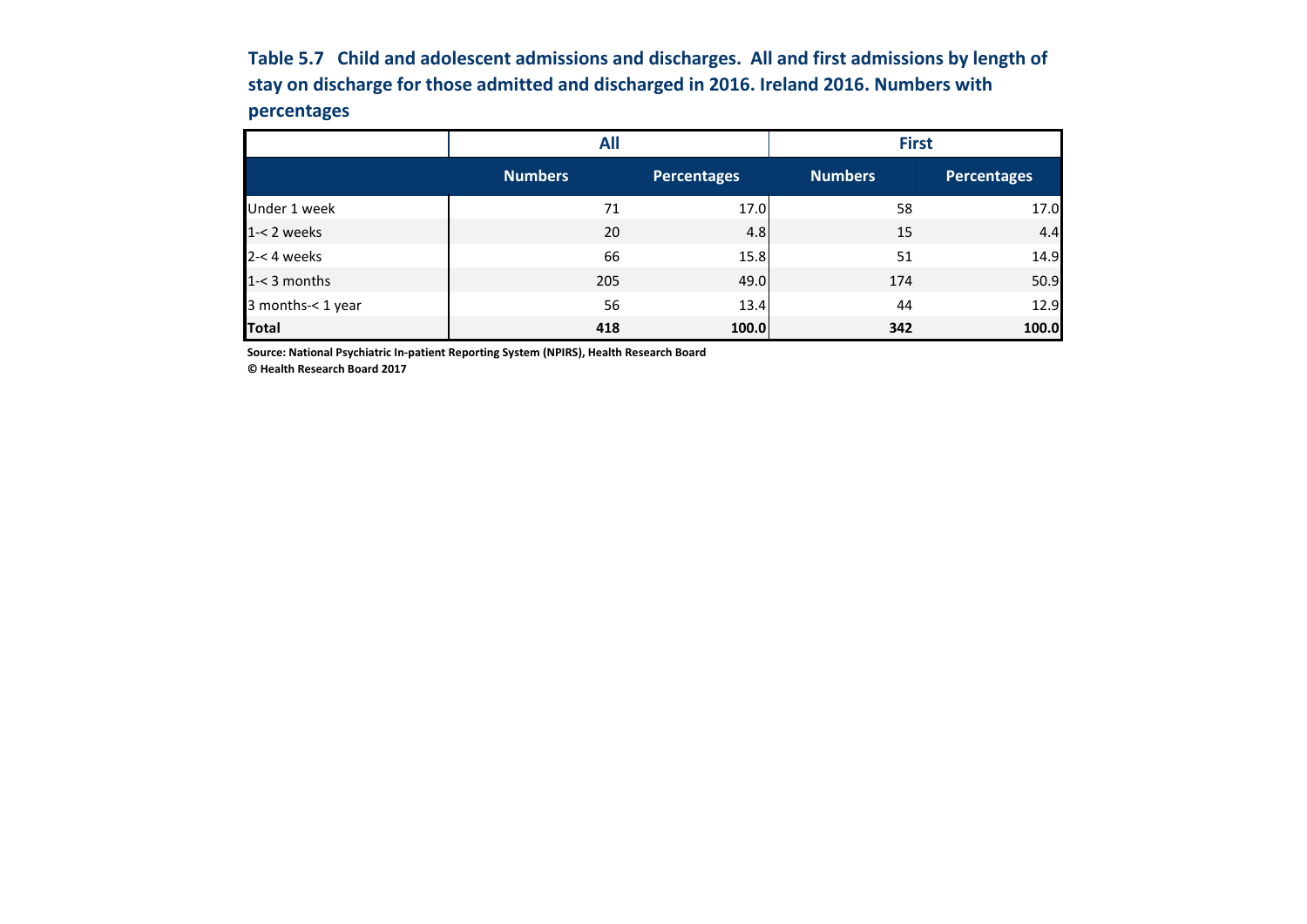## **Table 5.8 Child and adolescent admissions and discharges. Analysis of in-patient days.<sup>a</sup> Ireland 2016. Numbers with percentages**

|                                                    | <b>Discharges</b> |             | In-patient days |                    |                           |                                 |  |  |  |
|----------------------------------------------------|-------------------|-------------|-----------------|--------------------|---------------------------|---------------------------------|--|--|--|
|                                                    | <b>Numbers</b>    | Percentages | <b>Numbers</b>  | <b>Percentages</b> | Average<br>number of days | <b>Median</b><br>number of days |  |  |  |
| General hospital psychiatric units                 | 59                | 14.1        | 315             | 1.6                | 5.3                       | 3.0                             |  |  |  |
| Psychiatric hospitals/continuing care units        | 6                 | 1.4         | 55              | 0.3                | 9.2                       | 2.0                             |  |  |  |
| Independent/private and private charitable centres |                   | 0.0         |                 | 0.0                | 0.0                       | 0.0                             |  |  |  |
| Child and adolescent units                         | 353               | 84.4        | 19,401          | 98.1               | 55.0                      | 47.0                            |  |  |  |
| Total                                              | 418               | 100.0       | 19.771          | 100.0              | 47.3                      | 38.0                            |  |  |  |

*a Includes those admitted and discharged in 2016.*

**Source: National Psychiatric In-patient Reporting System (NPIRS), Health Research Board © Health Research Board 2017**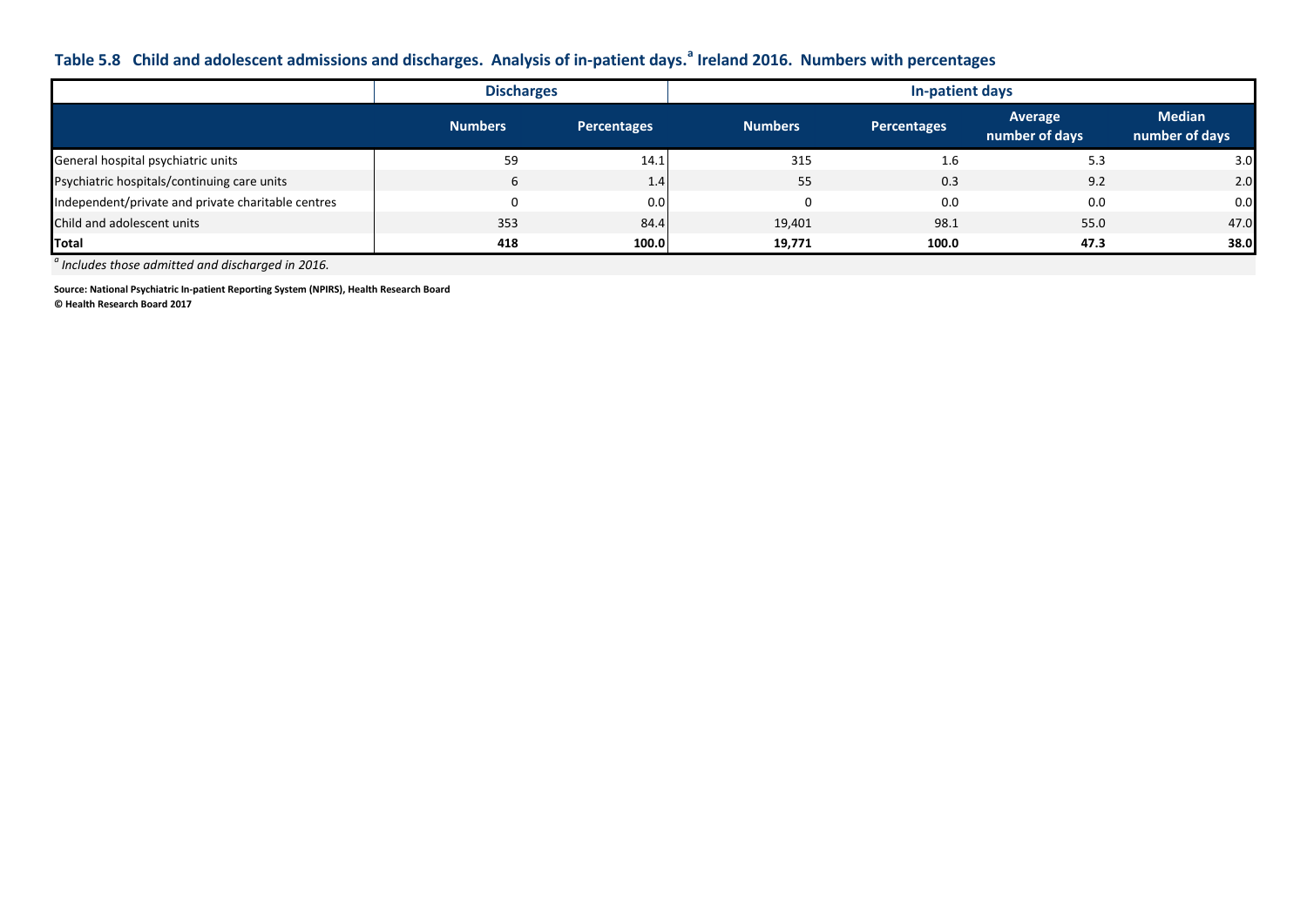## **Table 5.9 Child and adolescent admissions. All and first admissions by individual approved centre. Ireland 2016. Numbers**

|                                                                             | <b>All admissions</b> | <b>First admissions</b> |
|-----------------------------------------------------------------------------|-----------------------|-------------------------|
| Ballytivnan SligoLeitrim Mental Health Services                             | < 5                   | $<$ 5                   |
| St Vincent's Hospital, Fairview                                             | < 5                   | < 5                     |
| St Stephen's Hospital, Cork                                                 | < 5                   | < 5                     |
| <b>Waterford Regional Hospital</b>                                          | 9                     | 8 <sup>2</sup>          |
| University Hospital Limerick                                                | < 5                   | < 5                     |
| <b>Connolly Hospital</b>                                                    | < 5                   | < 5                     |
| Cavan General Hospital                                                      | < 5                   | < 5                     |
| University Hospital Kerry                                                   | 10                    | 8 <sup>1</sup>          |
| Naas General Hospital                                                       | < 5                   | < 5                     |
| Letterkenny General Hospital                                                | < 5                   | < 5                     |
| Our Lady's Hospital, Navan                                                  | < 5                   | < 5                     |
| St Vincent's University Hospital, Dublin                                    | < 5                   | < 5                     |
| Tallaght Hospital, Dublin                                                   | < 5                   | $<$ 5                   |
| <b>Ennis General Hospital</b>                                               | < 5                   | < 5                     |
| St Luke's Hospital, Kilkenny                                                | $<$ 5                 | $<$ 5                   |
| Mayo General Hospital                                                       | < 5                   | < 5                     |
| Midland Regional Hospital, Portlaoise                                       | 15                    | 11                      |
| Ginesa Unit, St John of God Hospital, Dublin                                | 53                    | 47                      |
| CAMHS, Galway                                                               | 95                    | 66                      |
| St Joseph's Adolescent Inpatient Unit, St Vincent's Hospital, Fairvew       | 67                    | 50                      |
| Eist Linn, Child and Adolescent Inpatient Unit, St Stephen's Hospital, Cork | 40                    | 33                      |
| Willow Grove Adolescent Inpatient Unit, St Patrick's Hospital, Dublin       | 74                    | 68                      |
| Linn Dara Child and Adolescent Inpatient Unit                               | 110                   | 91                      |
| Ashlin Centre Beaumont Hospital, Dublin                                     | < 5                   | < 5                     |
| Drogheda Department of Psychiatry, Crosslanes, Drogheda, Co Louth           | < 5                   | < 5                     |
| Total                                                                       | 506                   | 409                     |

**Source: National Psychiatric In-patient Reporting System (NPIRS), Health Research Board**